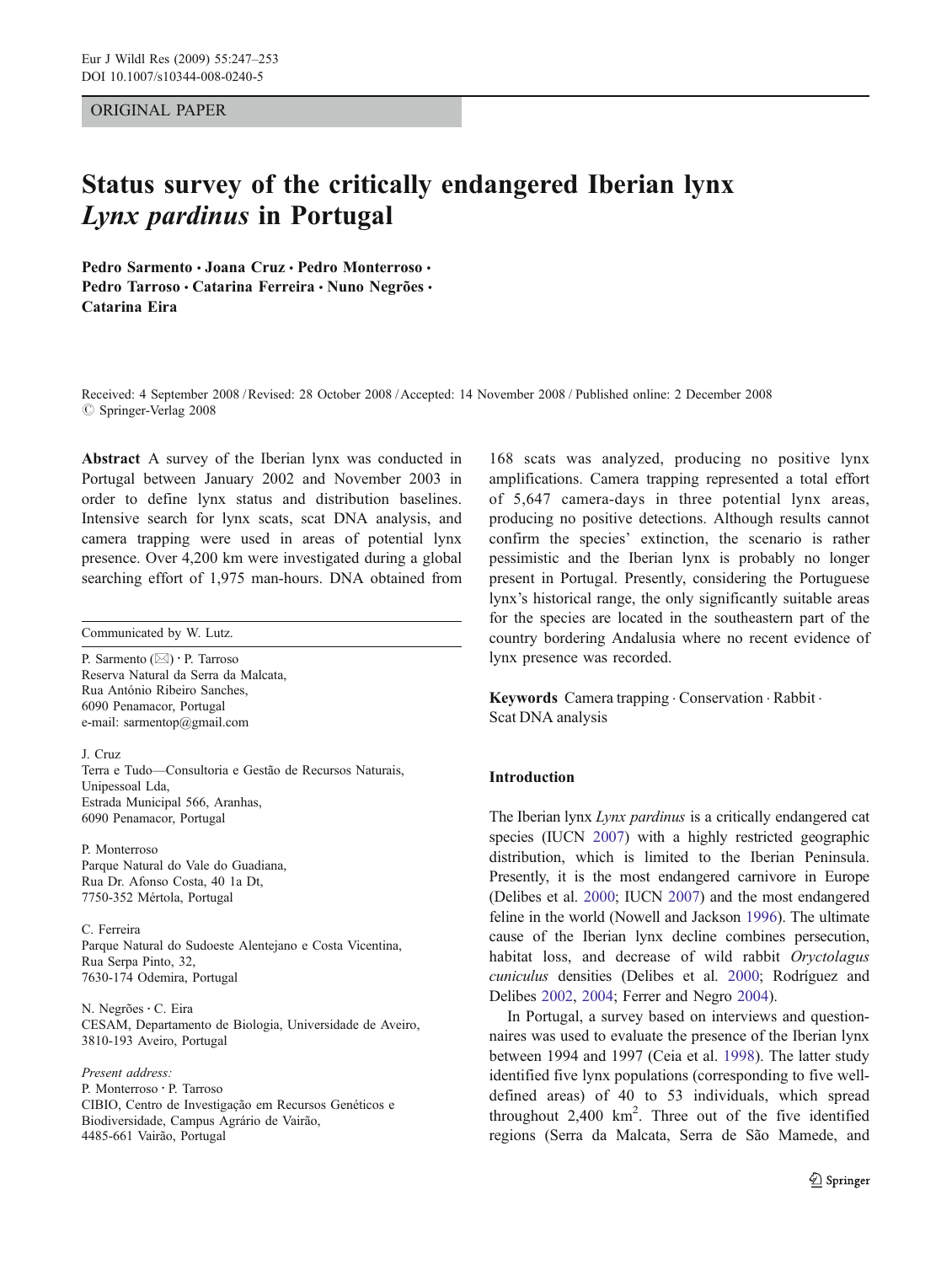Guadiana valley) represented western extensions of Spanish populations. The most important lynx region (Algarve– Odemira) had an estimated population of 18 to 24 adult individuals  $(2.5-6.4 \text{ lynxes}/100 \text{ km}^2)$  and was located in the southern end of the country (Castro and Palma [1996](#page-6-0); Ceia et al. [1998;](#page-6-0) Palma et al. [1999\)](#page-6-0).

Despite the report of reproductive groups and consequent viability of the Algarve–Odemira nucleus (Ceia et al. [1998\)](#page-6-0), both contemporary and subsequent research were unable to detect any lynxes. In fact, all methodologies (camera trapping, DNA analysis of potential scats, and snow tracking, when possible) failed to detect the presence of lynxes (Pinto [2000;](#page-6-0) Sarmento et al. [2001](#page-6-0)), indicating an extremely critical scenario for lynx populations.

In late 2001, the Portuguese governmental organization responsible for nature conservation (Institute of Nature Conservation [ICN] [2002\)](#page-6-0) attempted to prevent the species' extinction by establishing several emergency measures. These priority actions consisted in evaluating the remnant metapopulations and defining areas for potential capture of individuals to be included in the captive breeding program and genetic reserve.

Therefore, a nationwide operation was initiated in 2002, which aimed at (1) obtaining baseline data on lynx status and distribution and (2) defining areas for the potential capture of founder individuals to commence the captive breeding program. The present study focuses on the results obtained during the 2-year field survey on the status of the Iberian lynx in Portugal.

## Materials and methods

Even though the Iberian lynx's historical distribution once ranged throughout most of the Iberian Peninsula (Cabrera [1914\)](#page-6-0), lynx populations have dramatically decreased in the last decade (Guzmán et al. [2005\)](#page-6-0). The remarkable recent decline of lynx's distribution in Spain is emphasized (see Fig. [1](#page-2-0)) when comparing data reported by Rodríguez and Delibes [\(1990\)](#page-6-0) to that reported more recently by Guzmán et al. [\(2005](#page-6-0)), which accounts for two breeding populations: (1) Doñana with an estimated population of 30–35 lynxes (three to five breeding females) and (2) Cardeña–Andújar with an estimated population of 90–120 individuals (25 breeding females).

Considering the above-mentioned inconsistency between lynx distribution in Portugal according to Ceia et al. ([1998\)](#page-6-0) (see Fig. [1\)](#page-2-0) and other recent studies, a national survey was started in early 2002, following an agreement with the Spanish Dirección General de Conservación de la Naturaleza. This agreement allowed for the application of the same monitoring methods in all of the lynx's range (Guzmán et al. [2005](#page-6-0)). Consequently, the survey consisted in a combination of two widely used methods for carnivore population monitoring: sign searching and camera trapping (Wilson and Delahay [2001](#page-6-0); Guzmán et al. [2005](#page-6-0)).

# Surveys

The sign searching methodology was conducted using a geographic framework of  $10 \times 10$  km universal transverse mercator (UTM) quadrats defined on the Portuguese lynx's historical range in accordance with previous studies (Palma [1980](#page-6-0); Ceia et al. [1998\)](#page-6-0) (Fig. [2](#page-3-0)). Other areas of potential lynx habitat located outside the previously defined range were also surveyed (Fig. [2\)](#page-3-0). The fieldwork was performed between January 2002 and May 2003 (Table [1](#page-4-0)) and consisted in searching for signs of lynx presence (e.g., scats and tracks) within the UTM quadrats.

Focus zones (areas of intensive searching effort) were defined inside the quadrats according to landscape suitability (Palomares [2001](#page-6-0)). Furthermore, the searching effort in focus zones was mainly directed at those places with higher probability of detecting lynx signs, such as trails and rocky areas (higher likelihood of encountering scats) and muddy or snow-covered areas (better track definition). The UTM geographic coordinates of the locations of all signs detected were recorded using a handheld global positioning system unit.

Scats were collected using a suitable protocol for DNA analyses (Palomares et al. [1999\)](#page-6-0). In the laboratory, potential lynx scats were identified according to their morphology (Robinson and Delibes [1988\)](#page-6-0). Finally, scat DNA was analyzed in order to determine their specific taxonomic origin. These analyses were performed at the Doñana Biological Station (Seville, Spain), the Cáceres School of Veterinary (Cáceres, Spain), and the Laboratory of Genomic Diversity (Washington, USA).

Camera trapping is widely used in the study of cryptic and elusive carnivore species (Cutler and Swann [1999](#page-6-0); Wilson and Delahay [2001](#page-6-0); Moruzzi et al. [2002\)](#page-6-0). Furthermore, it has been successfully used in Spain, both in the Iberian lynx national census and in other carnivore distribution studies (e.g., González-Esteban et al. [2004;](#page-6-0) Guzmán et al. [2005;](#page-6-0) Barea-Azcón et al. [2007\)](#page-6-0).

Sampling areas for camera trapping were defined according to several parameters: (1) rabbit density compatible with lynx presence (Palomares [2001\)](#page-6-0), (2) suitable habitat (Palomares et al. [1999\)](#page-6-0), (3) proximity to known lynx populations (Cardeña–Andujár and Doñana), and (4) location of previously collected potential lynx scats (pending genetic confirmation). Consequently, the camera trapping survey area was confined to Serra da Malcata Natural Reserve, North Guadiana (Contenda–Barrancos), and South Guadiana (Mértola) (see Fig. [1\)](#page-2-0). This methodology was applied between January 2002 and November 2003 (Table [2\)](#page-4-0).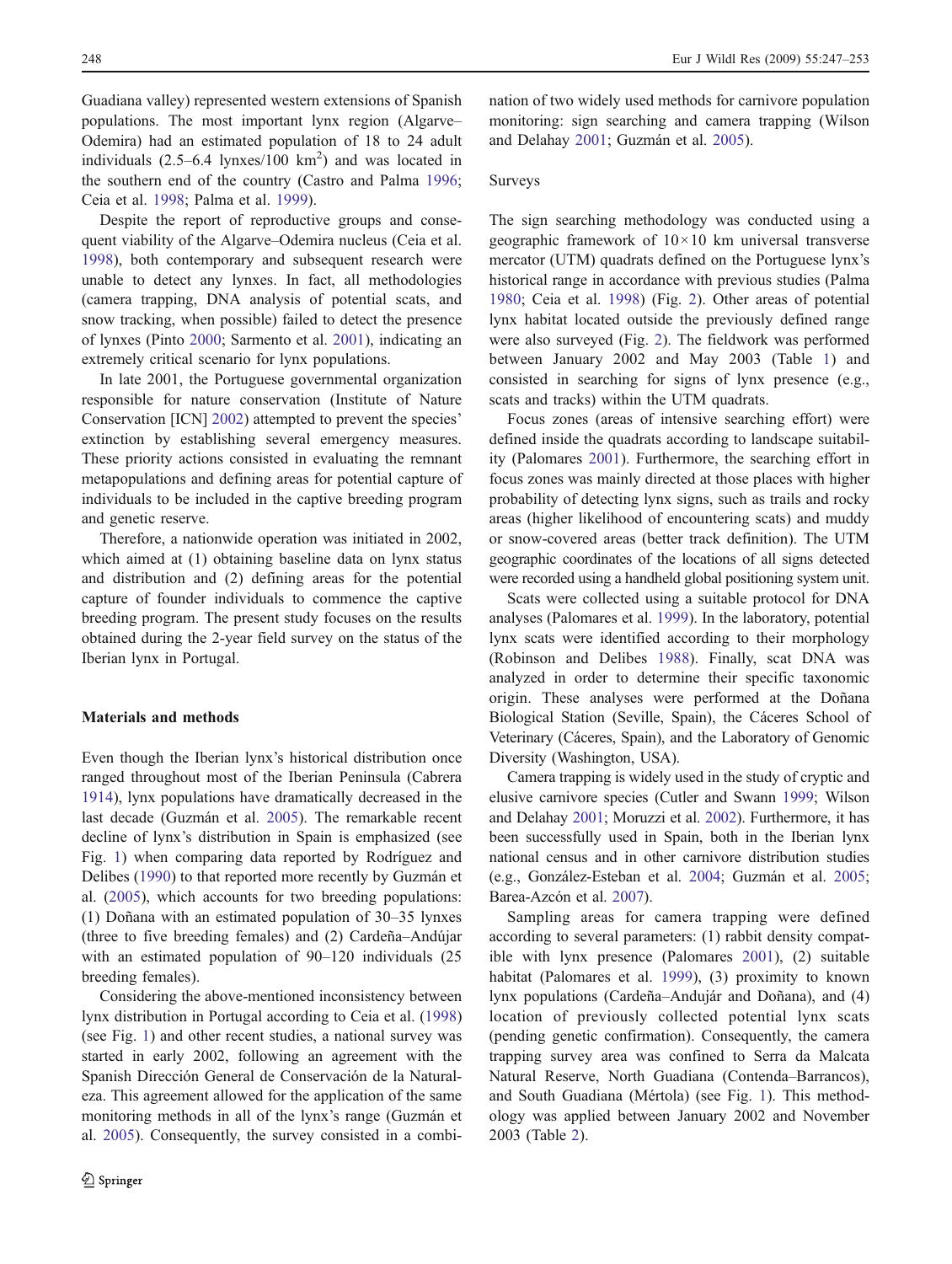<span id="page-2-0"></span>Fig. 1 a Geographic distribution of Iberian lynx populations according to Rodríguez and Delibes ([1990\)](#page-6-0) (Spain) and Ceia et al. [\(1998](#page-6-0)) (Portugal). 1 Algarve–Odemira–Sado valley, 2 Gata–Malcata–San Pedro–S. Mamede, 3 Western Sierra Morena–Guadiana, 4 Alberche, 5 Gredos, 6 Subbéticas, 7 Doñana, 8 Central Sierra Morena, 9 Central population. b Geographic distribution of Iberian lynx in Spain according to Guzmán et al. ([2005\)](#page-6-0). 1 Doñana, 2 Cardeña–Andujár



Cameras (pressure plate triggering devices and sensor heat activated CamTracker®) were placed on trails and trail intersections at 0.3 to 0.7 km intervals (Guzmán et al. [2005\)](#page-6-0) and left for a minimum period of 28 days (Zielinsky et al. [1995\)](#page-6-0).

A scent station was set up in the vicinity of each camera in order to attract lynxes into the area under direct surveillance. Scent stations consisted of a piece of cork tree bark sprayed with Iberian lynx urine (Guzmán et al. [2005\)](#page-6-0). The tree bark was supported by a wooden stake (placing the tree bark at 40 to 50 cm above-ground).

A buffer area of 1.5 km (corresponding to half of the width of the Iberian lynx's home range, approximately) was

calculated around the cameras, in order to determine the total area surveyed by that set of photographic traps (Karanth and Nichols [1998\)](#page-6-0). Therefore, the effectively sampled area is equivalent to the polygon enclosed by camera trap locations on the perimeter of the defined buffer area (Ferreras [2001](#page-6-0)).

# Results

A total of 133 UTM quadrats were surveyed (Fig. [2](#page-3-0)) with a sampling effort of 1,975.79 man-hours, corresponding to 4,252.17 linear kilometers (Table [1\)](#page-4-0). A total of 313 samples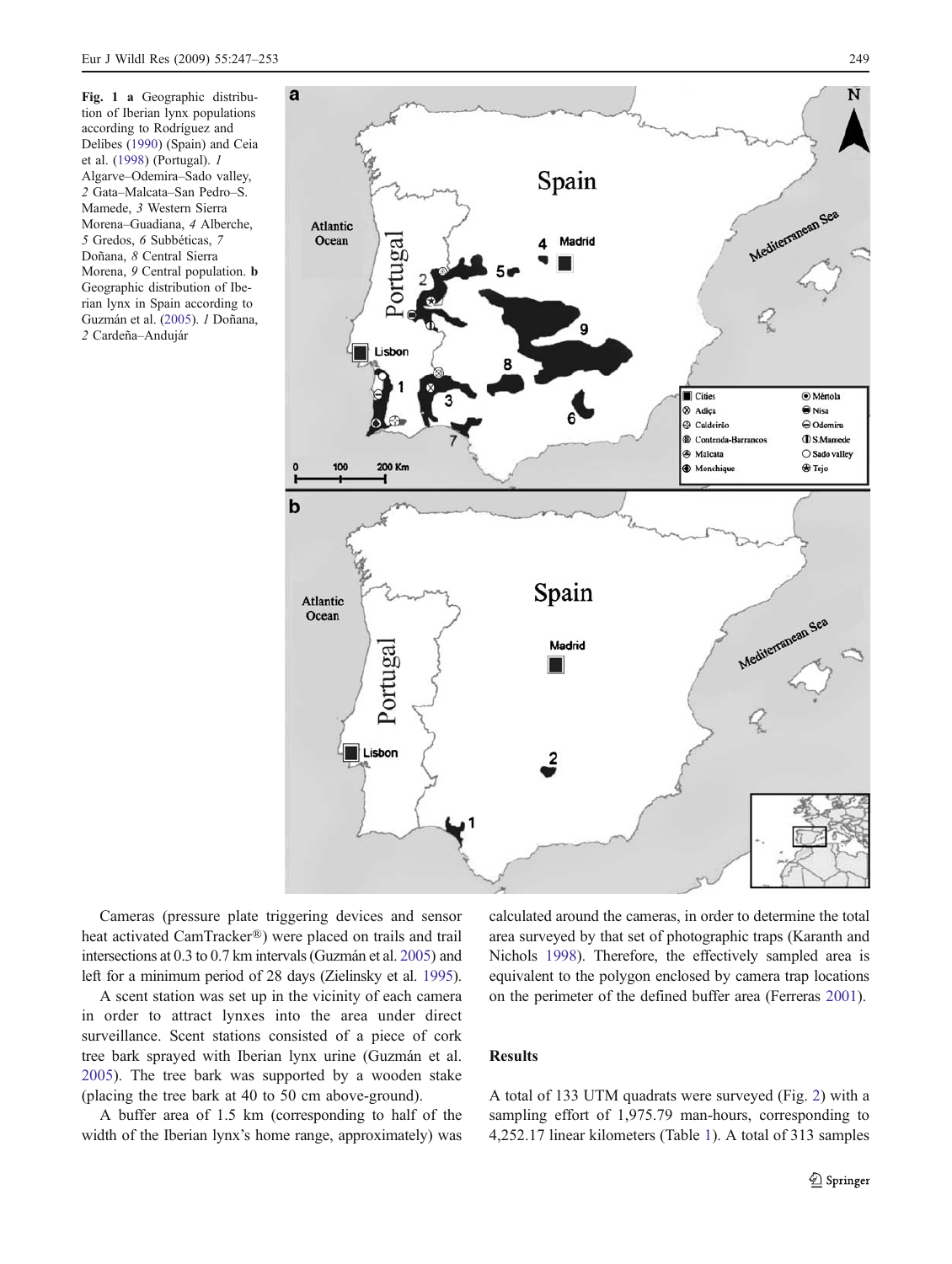<span id="page-3-0"></span>

Fig. 2 UTM quadrats ( $10 \times 10$  km) surveyed for lynx presence during the current study

(potential lynx scats) were collected (Table [2\)](#page-4-0). Roughly half of all collected scats (54%) were examined for species identity using genetic analysis.

Out of the seven surveyed areas, the highest number of sampled quadrats, highest medium linear kilometer per quadrat, and highest total effort employed in the field survey were registered in Malcata–Tejo, South Guadiana, and Algarve–Odemira areas (see Table [1](#page-4-0)), corresponding to those areas which presented the highest number of probable lynx scats (Table [2\)](#page-4-0). In particular, the highest medium covered linear kilometer per quadrat (43.10 km) and highest medium effort per quadrat (17.24 man-hour) were recorded in the Algarve–Odemira area.

No probable lynx scats were detected in Serra de Ossa and Sado valley, thus precluding the use of camera traps in

those areas (Table [2](#page-4-0)). The highest number of probable lynx scats was detected in South Guadiana. In fact, this area presented a much higher mean number of scats per surveyed quadrat  $(2.67 \pm 1.34 \text{ SE})$  in comparison to the other areas where probable lynx scats were detected  $(0.22 \pm$ 0.10 SE to  $1.06 \pm 1.34$  SE). Therefore, the highest number of camera stations (86) and camera-days (3,424) were recorded in South Guadiana.

Although 168 probable lynx scats (35% to 70% of the collected scats according to the surveyed area) were examined for species identity using genetic analysis, no DNA amplifications for lynx were registered. Additionally, all camera traps failed to detect the presence of lynx (see Table [2](#page-4-0)).

## Discussion

Past and current situation

#### Gata–Malcata–São Pedro–São Mamede metapopulation

The 1998 census (Ceia et al. [1998\)](#page-6-0) identified the area comprising Malcata, Nisa, and São Mamede (Central Western Mountains) as highly important for lynx conservation with an estimated Portuguese subpopulation of seven to nine animals, which occupied  $450 \text{ km}^2$  approximately (medium density of [1](#page-2-0).8 lynxes/100 km<sup>2</sup>) (Fig. 1a, population 2). According to Delibes et al. [\(2000\)](#page-6-0), this subpopulation was integrated in the Gata–Malcata–San Pedro–São Mamede metapopulation comprising 75–95 individuals (assuming a mean density of one animal per  $21-27 \text{ km}^2$ ) (Fig. [1a](#page-2-0), population 2) distributed over  $2,050 \text{ km}^2$  of Iberian lynx habitat.

However, several studies using distinct methods for lynx detection, such as camera trapping and scat DNA analysis, were unable to detect lynx presence in this area since 1997 (Sarmento and Cruz [1998;](#page-6-0) Eira [1999](#page-6-0); Sarmento et al. [2001](#page-6-0)). Furthermore, the most recent data referring to Spain describe a possible extinction of the historical lynx nuclei of Sierra da Gata and Hurdes (Guzmán et al. [2005](#page-6-0); Alda et al. [2008\)](#page-6-0) (Fig. [1b](#page-2-0)). This area was intensively surveyed during the present study and no signs of lynx presence were ever detected, suggesting an extremely negative scenario for this historical lynx nuclei.

On average, prey resources (i.e., rabbit availability) were very low in this area (Sarmento et al. [2004](#page-6-0)) and it is possible that the scarcity of prey had led to the enlargement of territory boundaries and even to home range instability. The rapid rabbit decrease and habitat deterioration in an area with already unstable home ranges and low lynx density may have prevented individuals from maintaining their territories and reproduction could have become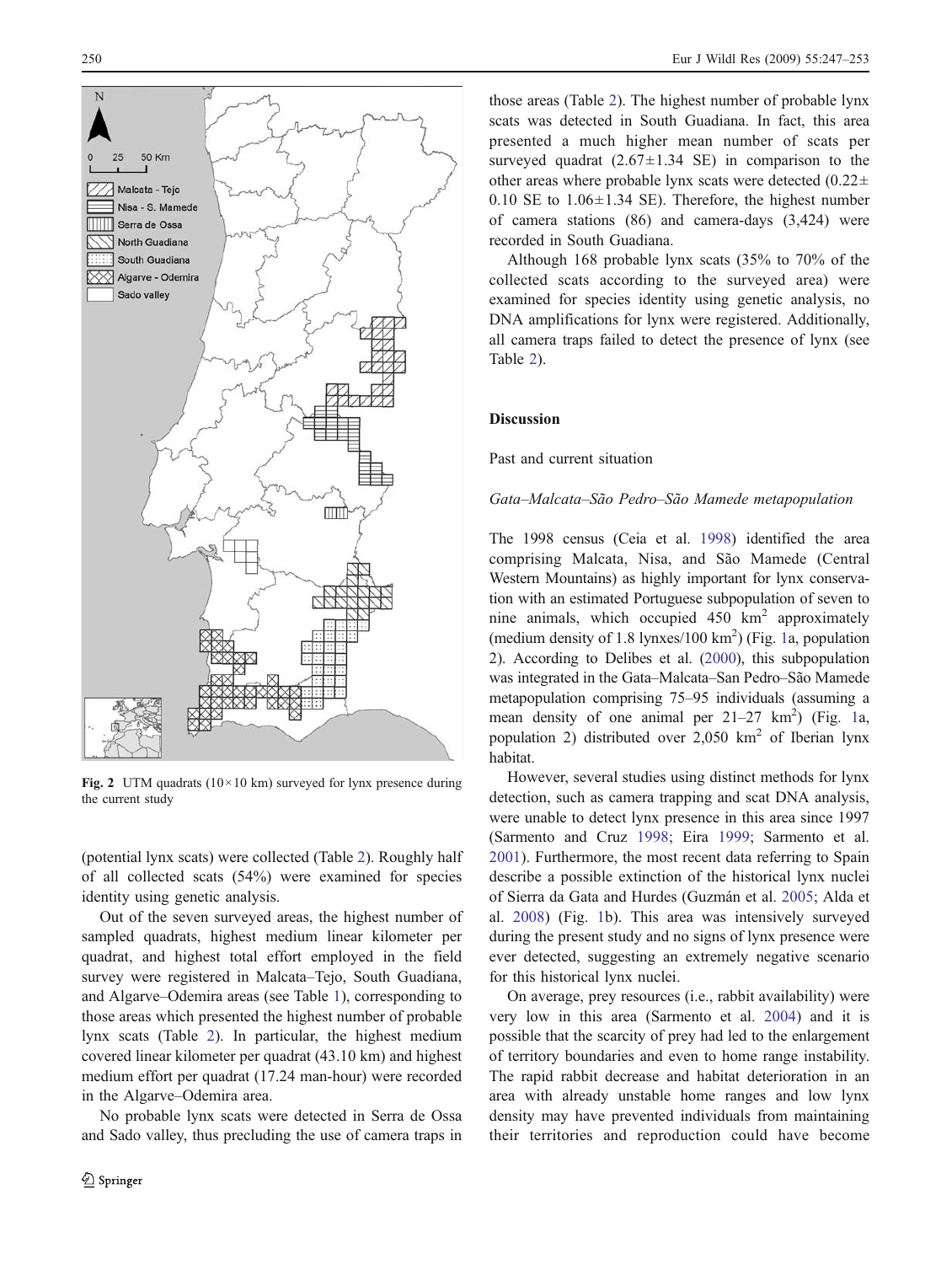|                 | Number of<br>quadrats | Estimated proportion of<br>sampled quadrat $(\% )$ | Medium sampled sections<br>per quadrat (km) | Total sampled<br>sections (km) | Medium effort/quadrat<br>(man-hour) | Total effort<br>(man-hour) |
|-----------------|-----------------------|----------------------------------------------------|---------------------------------------------|--------------------------------|-------------------------------------|----------------------------|
| Malcata-Tejo    | 26                    | 17.2                                               | 20.56                                       | 352.51                         | 7.79                                | 257.65                     |
| Nisa-S. Mamede  | 18                    | 25.8                                               | 11.06                                       | 122.06                         | 4.94                                | 170.29                     |
| Serra de Ossa   |                       | 34.4                                               | 19.66                                       | 39.32                          | 5.76                                | 11.02                      |
| North Guadiana  | 17                    | 35.29                                              | 16.43                                       | 533.80                         | 8.56                                | 215.52                     |
| South Guadiana  | 28                    | 49.85                                              | 25.21                                       | 1695.54                        | 9.37                                | 678.31                     |
| Algarve-Odemira | 36                    | 68.8                                               | 43.10                                       | 1465.54                        | 17.24                               | 586.61                     |
| Sado valley     | 6                     | 77.4                                               | 7.23                                        | 43.40                          | 9.31                                | 56.39                      |

<span id="page-4-0"></span>Table 1 Field survey parameters according to each probable lynx nuclei

compromised (Palomares [2001](#page-6-0)). The local extinction could explain the absence of lynx data in this area. There is no reliable evidence of the presence of this metapopulation for the last 9 years (Table [3\)](#page-5-0).

## Guadiana valley

Ceia et al. ([1998\)](#page-6-0) reported an estimated population of four to seven lynxes in the Guadiana valley, occupying a range of 270  $\text{km}^2$  (based on an average of one cat per 67  $\text{km}^2$ ), which was highly fragmented and included the Contenda– Barrancos nucleus (irregular presence) and the Adiça nucleus (regular presence) (Fig. [1](#page-2-0)a, population 3).

The Adiça area is contiguous to Contenda–Barrancos and presents high habitat suitability for lynx including high rabbit density, which could allow lynxes to reproduce (Alves and Ferreira [2002](#page-6-0); Sarmento et al. [2004](#page-6-0)). Furthermore, a lynx scat was found in this area in late 2001 (Santos-Reis [2003](#page-6-0)). Despite the fact that, during the present survey, both Contenda–Barrancos and Adiça were intensively prospected and camera-trapped with no positive results, a few lynx individuals may persist in the Spanish bordering area of Rosal de la Frontera and transients could be occasionally present in Adiça.

Table 2 Field survey results according to each probable lynx nuclei

Furthermore, one must consider the location of both Iberian lynx populations identified by Guzmán et al. [\(2005\)](#page-6-0), the recent data indicating the presence of lynxes in western Sierra Morena (Alda et al. [2008](#page-6-0)), the lynx corridor definition (according to Palomares et al. [1999\)](#page-6-0), and a lynx road-kill registered less than 40 km away from the Portuguese– Andalusian border in 2003 (Pereira and Guzmán, personal communication). It is, therefore, reasonable to assume that the areas near the Portuguese–Andalusian border (Guadiana valley) present the highest probability of supporting lynxes.

#### Algarve–Odemira–Sado valley

According to Ceia et al. [\(1998\)](#page-6-0), Algarve–Odemira comprised 935  $km<sup>2</sup>$  of Iberian lynx habitat bearing a population of 19 to 23 individuals divided between three subnuclei (Odemira, Monchique, and Caldeirão) (Fig. [1a](#page-2-0), population 1). The mean density of this population was one animal per  $45 \text{ km}^2$ , representing the most important Portuguese population and corresponding to 40% of all Iberian lynx range in Portugal. Also according to Ceia et al. [\(1998\)](#page-6-0) and Palma [\(1994\)](#page-6-0), although lynx reproduction occurred in both regions (Algarve and Odemira), these nuclei had been isolated from other populations for the last 50 years.

|                 | Scat DNA analysis        |                                 |                           |                       | Camera traps                        |             |                    |                   |
|-----------------|--------------------------|---------------------------------|---------------------------|-----------------------|-------------------------------------|-------------|--------------------|-------------------|
|                 | Lynx scats<br>(probable) | Mean scats/<br>$quadrat \pm SE$ | Scats for DNA<br>analysis | Lynx<br>amplification | Area polygons<br>(km <sup>2</sup> ) | Camera-days | Camera<br>stations | Lynx<br>detection |
| Malcata-Tejo    | 103                      | $0.72 \pm 0.51$                 | 36(35)                    | Negative              | 67.95                               | 1,465       | 53                 | Negative          |
| Nisa-S. Mamede  | 8                        | $0.22 \pm 0.10$                 | 4(50)                     | Negative              |                                     |             |                    |                   |
| Serra de Ossa   | $\boldsymbol{0}$         |                                 |                           |                       |                                     |             |                    |                   |
| North Guadiana  | 31                       | $1.06 \pm 1.34$                 | 18 (70)                   | Negative              | 50.741                              | 758         | 36                 | Negative          |
| South Guadiana  | 136                      | $2.67 \pm 1.34$                 | 92 (67)                   | Negative              | 75.82                               | 3,424       | 86                 | Negative          |
| Algarve-Odemira | 35                       | $0.51 \pm 2.01$                 | 18(51)                    | Negative              |                                     |             |                    |                   |
| Sado valley     | $\boldsymbol{0}$         |                                 |                           |                       |                                     |             |                    |                   |
| Total           | 313                      |                                 | 168 (54)                  |                       |                                     |             |                    |                   |

In parentheses, percentage of total probable lynx scats in which DNA was analyzed in order to determine their specific taxonomic origin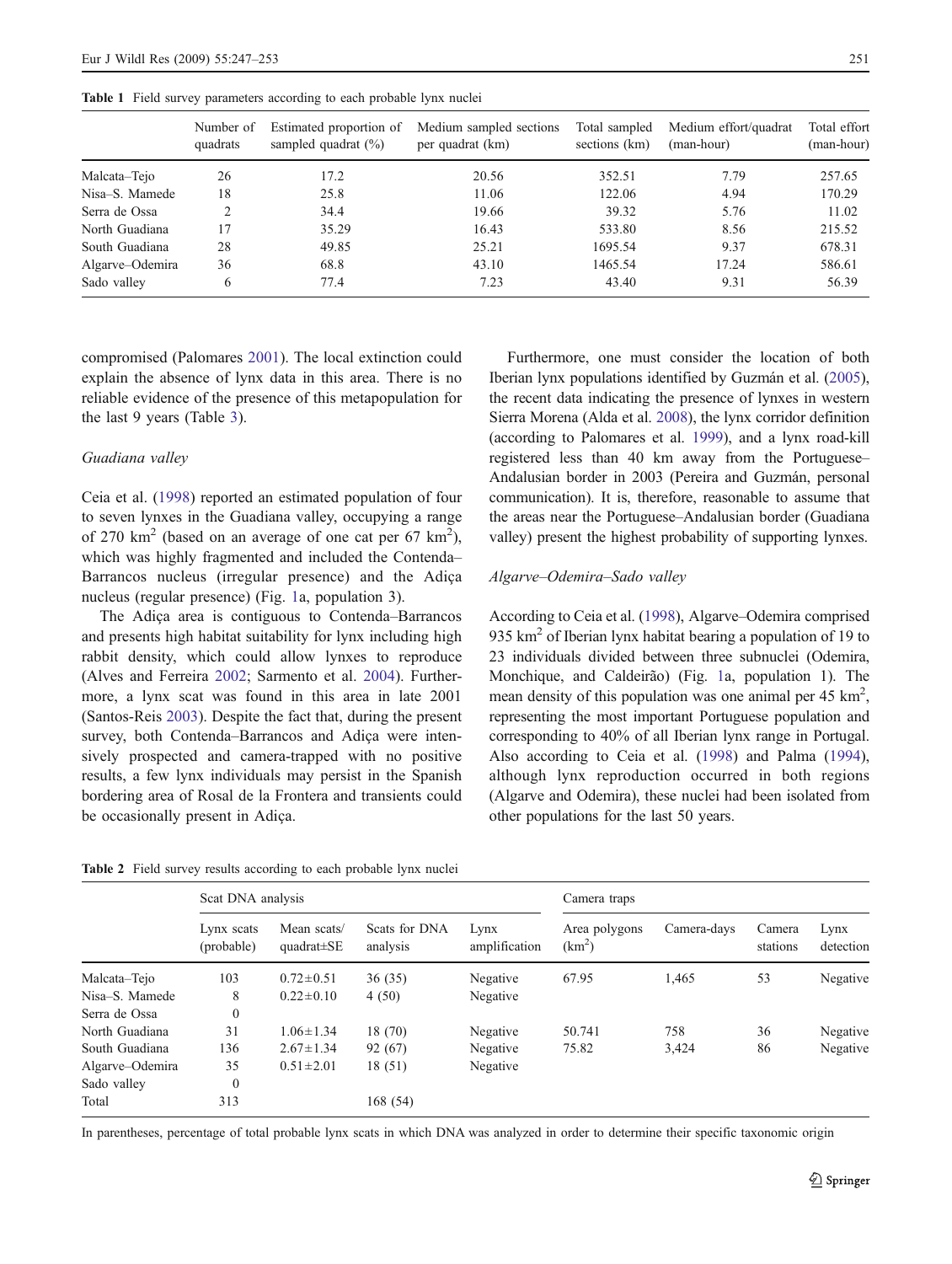|                                   | Past situation <sup>a</sup> | Present<br>situation      |                  |  |
|-----------------------------------|-----------------------------|---------------------------|------------------|--|
|                                   | Individuals $(n)$           | Occupied<br>areas $(km2)$ | Lynx<br>presence |  |
| Malcata–Tejo                      | $7 - 9$                     | 450                       | Negative         |  |
| Nisa-S. Mamede                    | $4 - 6$                     | 385                       | Negative         |  |
| Guadiana valley                   | $4 - 7$                     | 270                       | Negative         |  |
| Algarve-Monchique-<br>Sado valley | $25 - 31$                   | 1,275                     | Negative         |  |
| Total                             | $40 - 53$                   | 2,380                     |                  |  |

<span id="page-5-0"></span>Table 3 Comparison between past and present situations of the Iberian lynx in Portugal

<sup>a</sup> Data available in Ceia et al. ([1998\)](#page-6-0)

The data on lynx presence used by Ceia et al. ([1998\)](#page-6-0) and Palma ([1994\)](#page-6-0) were based on sightings reported by local inhabitants. However, fieldwork carried out in this area since the early 1990s failed to produce any replicable lynx evidence (direct proofs or lynx scats identified by DNA analysis). In fact, since 1994, a total effort of 2,865 manhours and 2,954 camera-days was applied and no evidence was ever obtained (Castro [2003;](#page-6-0) current study). Therefore, considering that there is no evidence of lynx presence in that area (except for observational data), there is a strong possibility that past estimates (Palma [1994](#page-6-0); Castro and Palma [1996;](#page-6-0) Ceia et al. [1998\)](#page-6-0) produced an extremely optimistic and unreal scenario.

With respect to the Sado region, although this basin was considered an important lynx area in the midtwentieth century, its importance was considerably reduced in recent decades due to a degenerative process including habitat destruction and prey reduction (Ceia et al. [1998](#page-6-0)). According to Ceia et al. [\(1998](#page-6-0)), there were six to eight lynxes occupying  $340 \text{ km}^2$  of suitable habitat areas in the Sado valley (Fig. [1a](#page-2-0), population 1). However, after almost 10 years of fieldwork, no consistent evidence for lynx presence was obtained, strongly suggesting that the species is absent from the Sado region.

#### Global situation of the Iberian lynx in Portugal

In the past, the Iberian lynx's historical distribution spread throughout most of Portugal. Presently, this feline is on the verge of extinction (Table 3). Severe rabbit regression and habitat destruction are identified as the main causes of lynx decline in recent decades (Rodríguez and Delibes [2003\)](#page-6-0).

The low amount of data on lynx presence and the low habitat adequacy in most of the lynx's historical range are indicative of the concerning situation of the Iberian lynx in Portugal. Lynx conservation requires good-quality habitats where animals can settle and breed and an adequate

connectivity between these areas, since the species traditionally exhibits a metapopulation structure (Ferreras [2001;](#page-6-0) Palomares [2001](#page-6-0)).

Although lynx extinction in Portugal cannot be confirmed, a highly pessimistic scenario is now drawn. No direct evidence (i.e., captured animals, road-kills, or shot animals) have been obtained in Portugal since January 1992 (see Castro [1992](#page-6-0)), thus marking the acceleration of the species extinction process, particularly in the second half of the 1990s.

#### Future conservation actions

The global situation of the Iberian lynx is alarming, particularly considering that the remnant populations of Andújar–Cardeña and Doñana face substantial problems related with prey scarcity, inbreeding and diseases. Recent data obtained by camera trapping on the Doñana population revealed a total of 24–33 individuals and the Andujar estimated population amounted to 60–110 animals, including 17–21 breeding females (Guzmán et al. [2005](#page-6-0)).

The increasing awareness of all the above-mentioned difficulties led the ICN to develop a conservation action plan for the Iberian lynx in order to promote a consistent and effective approach to the conservation of the species in Portuguese territory (see Sarmento et al. [2005](#page-6-0)). Recently, the efforts directed at the conservation of this species have evolved properly and important actions have been carried out, particularly since the II International Seminar and Workshop on the Conservation of the Iberian Lynx held in Cordoba in December 2004. Ongoing work focuses on establishing a methodology for evaluating reintroduction areas and several projects deal with habitat improvement and recovery of prey populations in lynx's former range. According to the captive breeding team estimates, by the year 2010, there will be 73 lynxes in captivity and it will be possible to begin the reintroduction process from then on (Vargas [2004\)](#page-6-0). In November 2007, the Portuguese and the Spanish Ministers of the Environment signed a collaboration protocol regarding the captive breeding program, which will allow Portugal to fully collaborate in this process.

Although with some uncertainty, a strategy for a long-term recovery of the former Iberian lynx populations is presently established. Nevertheless, in order to actually allow lynx populations to recover, a considerable effort involving administrations, landowners, and other organizations will be necessary.

Acknowledgments The authors would like to thank Dr. A. Kenward for the English revision of the manuscript and also for the helpful comments to earlier drafts. All fieldwork complied with the current Portuguese laws.